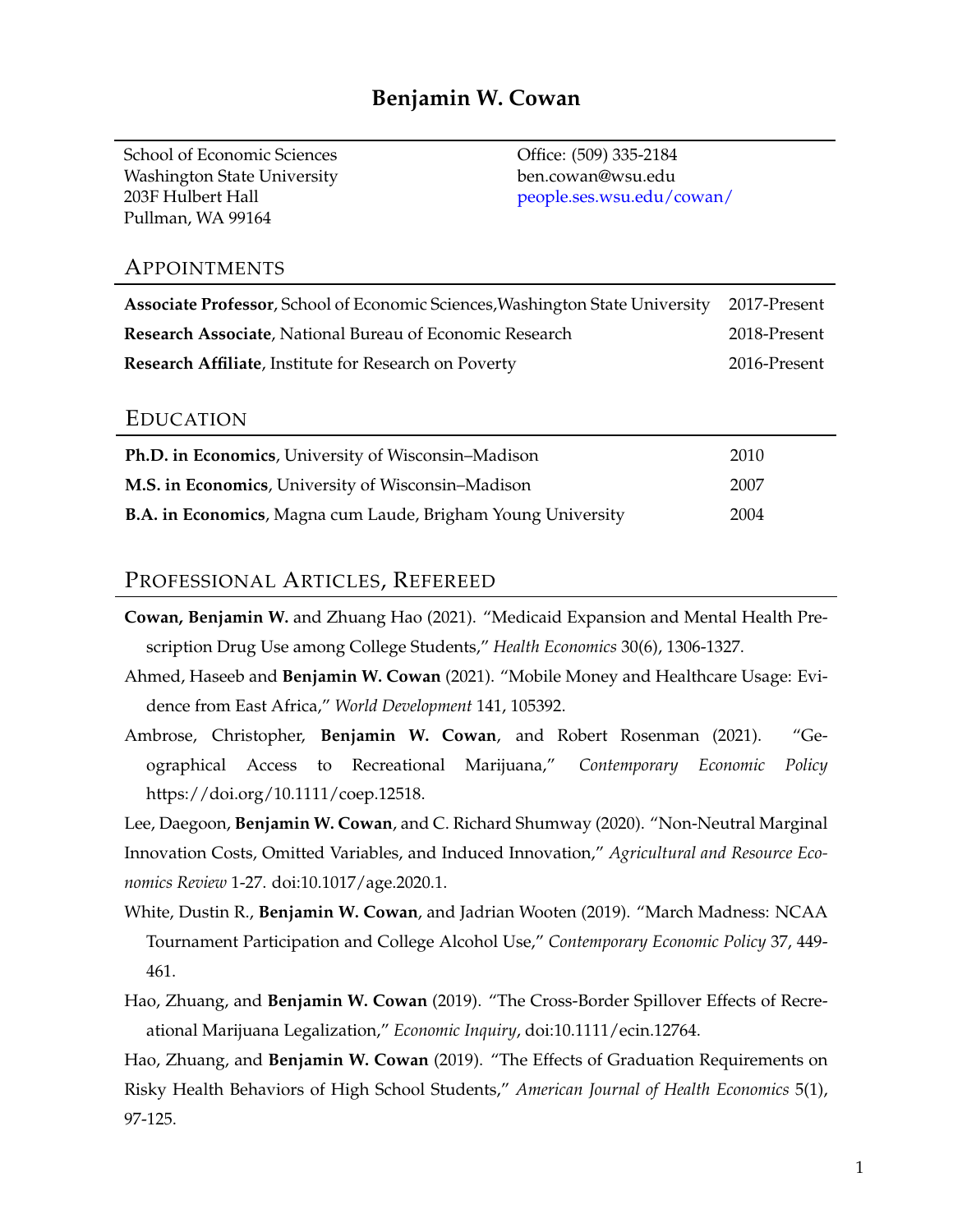- **Cowan, Benjamin W.** (2018). "Sources of Bias in Teenagers' College Expectations," *Social Science Quarterly* 99, 136-153.
- Miller, Austin, Robert Rosenman, and **Benjamin W. Cowan** (2017). "Recreational Marijuana Legalization and College Student Use: Early Evidence," *SSM-Population Health* 3, 649-657.
- **Cowan, Benjamin W.** and Benjamin Schwab (2016). "Employer-Sponsored Health Insurance and the Gender Wage Gap," *Journal of Health Economics* 45, 103-114.
- **Cowan, Benjamin W.** (2016). "Testing for Educational Credit Constraints using Heterogeneity in Individual Time Preferences," *Journal of Labor Economics* 34(2), 363-402.
- Shumway, C. Richard, **Benjamin W. Cowan**, and Daegoon Lee (2015). "Testing the Induced Innovation Hypothesis: Accounting for Innovation Creation and Innovation Implementation Incentives," *AgBioForum* 18(3), 303-311.
- **Cowan, Benjamin W.** and Dustin R. White (2015). "The Effects of Merit-Based Financial Aid on Drinking in College," *Journal of Health Economics* 44, 137-149.
- **Cowan, Benjamin W.**, Daegoon Lee, and C. Richard Shumway (2015). "The Induced Innovation Hypothesis and U.S. Public Agricultural Research," *American Journal of Agricultural Economics* 97(3), 727-742.
- **Cowan, Benjamin W.** and Nathan Tefft (2012). "Education, Maternal Smoking, and the Earned Income Tax Credit," *The B.E. Journal of Economic Analysis and Policy* 12(1), Article 45.
- **Cowan, Benjamin W.** and Benjamin Schwab (2011). "The Incidence of the Healthcare Costs of Smoking," *Journal of Health Economics* 30(5), 1094-1102.
- **Cowan, Benjamin W.** (2011). "Forward-Thinking Teens: The Effects of College Costs on Adolescent Risky Behavior," *Economics of Education Review* 30(5), 813-25.
- Butler, Richard J., **Benjamin W. Cowan**, and Sebastian Nilsson (2005). "From Obscurity to Bestseller: Examining the Impact of Oprah's Book Club Selections," *Publishing Research Quarterly* 20(4), 23-34.

# WORKING PAPERS

- Tibbitts, Joshua and **Benjamin W. Cowan** (2021). "The Opioid Safety Initiative and Veteran Suicides," *under review*.
- Zhang, Sixuan, Zhuang Hao, Dorothy Leidner, and **Benjamin W. Cowan** (2021). "Cyberbullying Victimization and Adolescent Substance Use," *under review*.
- Garcia, Kairon Shayne and **Benjamin W. Cowan** (2021). "The Impact of School and Childcare Closures on Labor Market Outcomes during the COVID-19 Pandemic," *under review*.
- **Cowan, Benjamin W.** and Kairon Shayne Garcia (2021). "The incidence of the COVID-19 pandemic on U.S. workers."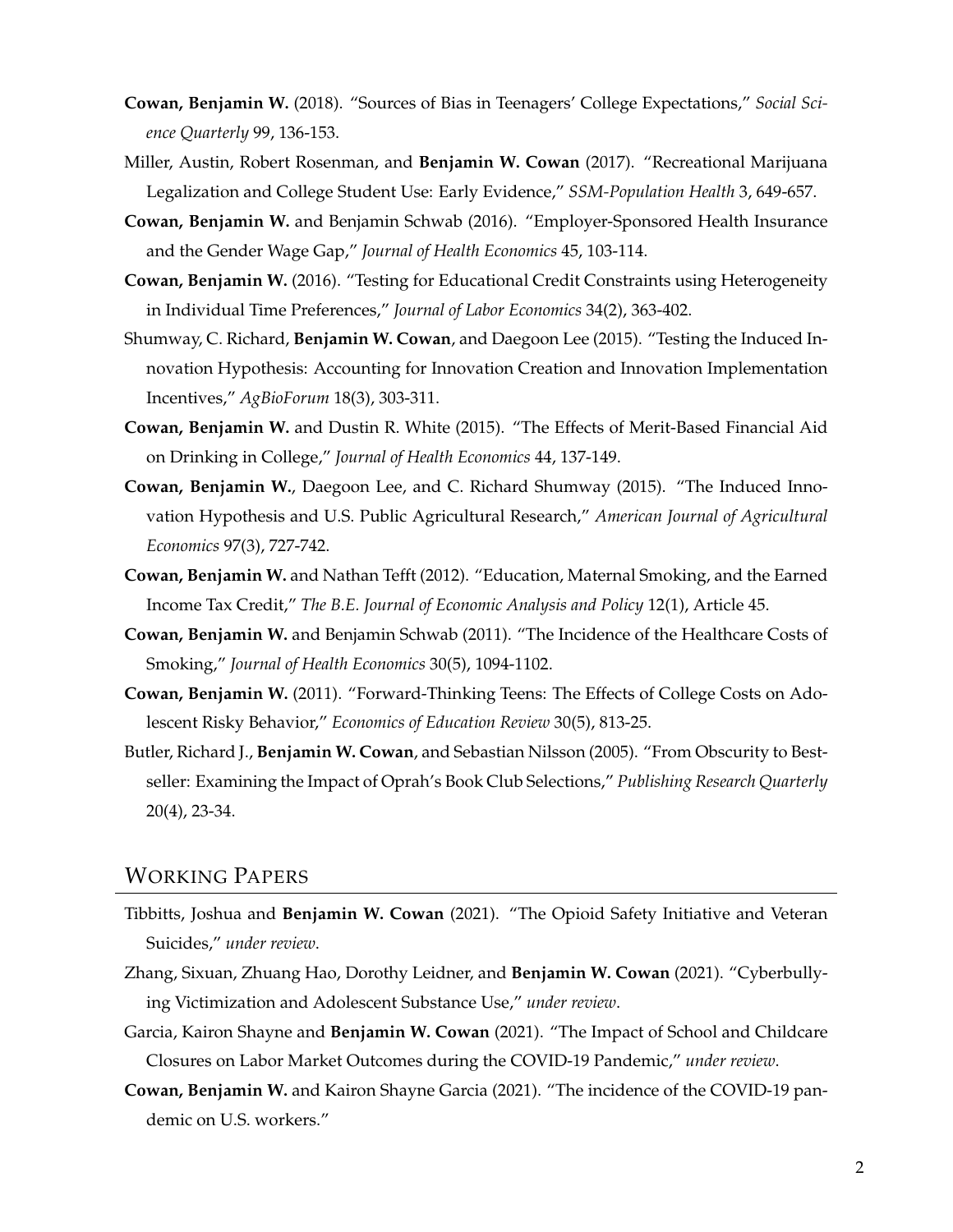**Cowan, Benjamin W.** and Nathan Tefft (2020). "College Access and Adult Health."

# BOOK CHAPTERS

- Scholz, John Karl, Robert Moffitt, and **Benjamin W. Cowan** (2009). "Trends in Income Support," in *Changing Poverty, Changing Policies*, M. Cancian and S. Danziger (eds.), Russell Sage Foundation, New York: New York, 203-241.
- Chrisinger, Colleen, **Benjamin W. Cowan**, John Karl Scholz, and Caleb Z. White (2008). "Public Assistance and Workfare," in *Social Policy at a Crossroad: Trends in Advanced Countries and Implications for Korea*, S. Lee, A. Mason, and K. Sul (eds.), Korea Development Institute, 291- 317.

### PROFESSIONAL ARTICLES, NON-REFEREED

- **Cowan, Benjamin W.**, and Joshua Tibbitts. "A program tried to cut opioid addiction among veterans. Did it cause suicides?" *Washington Post*, August 24, 2021.
- **Cowan, Benjamin W.**, and Kairon Shayne Garcia. "How has COVID-19 affected young workers?"*CESifo Forum* 22(4), 8-14.
- **Cowan, Benjamin W.**, and Nathan Tefft. "The effects of college education on health," *VoxEU.org*, Centre for Economic Policy Research, February 23, 2020.
- White, Dustin, **Benjamin W. Cowan**, and Jadrian Wooten. "Booze and basketball: Why binge drinking increases during March Madness," *The Conversation*, March 13, 2018.
- McCluskey, Jill, Tori Byington, and **Benjamin W. Cowan**. "Accommodating Dual-Career Couples in STEM Academia," *AWIS Magazine*, Association for Women in Science, 48(3), 18-20.
- Scholz, John Karl, Robert Moffitt, and **Benjamin W. Cowan**. "Trends in Income Support," *Focus*, Institute for Research on Poverty, 26(2), 43-49.

#### GRANTS AND EXTRAMURAL AWARDS

- **Cowan, Benjamin W. (PI)** and Joshua Tibbitts (co-PI). "The Opioid Safety Initiative and the Mortality of Rural Veterans," IREACH, 01/16/2021 - 07/15/2022, \$20,000.
- **Cowan, Benjamin W. (PI)** and Nathan Tefft (co-PI). "Community Colleges and Adult Health," Robert Wood Johnson Foundation Award #76082, 01/15/2019 - 01/14/2021, \$197,000.
- McCluskey, Jill (PI), **Benjamin W. Cowan (co-PI)**, Julie Kmec (co-PI), and Tori Byington (co-PI). "The Two-Body Problem: An Evaluation of University Partner Accommodation Policies with Implications for Retention and Promotion of Women," National Science Foundation Award #HRD-1310049, 08/16/2013 - 08/15/2016, \$450,000.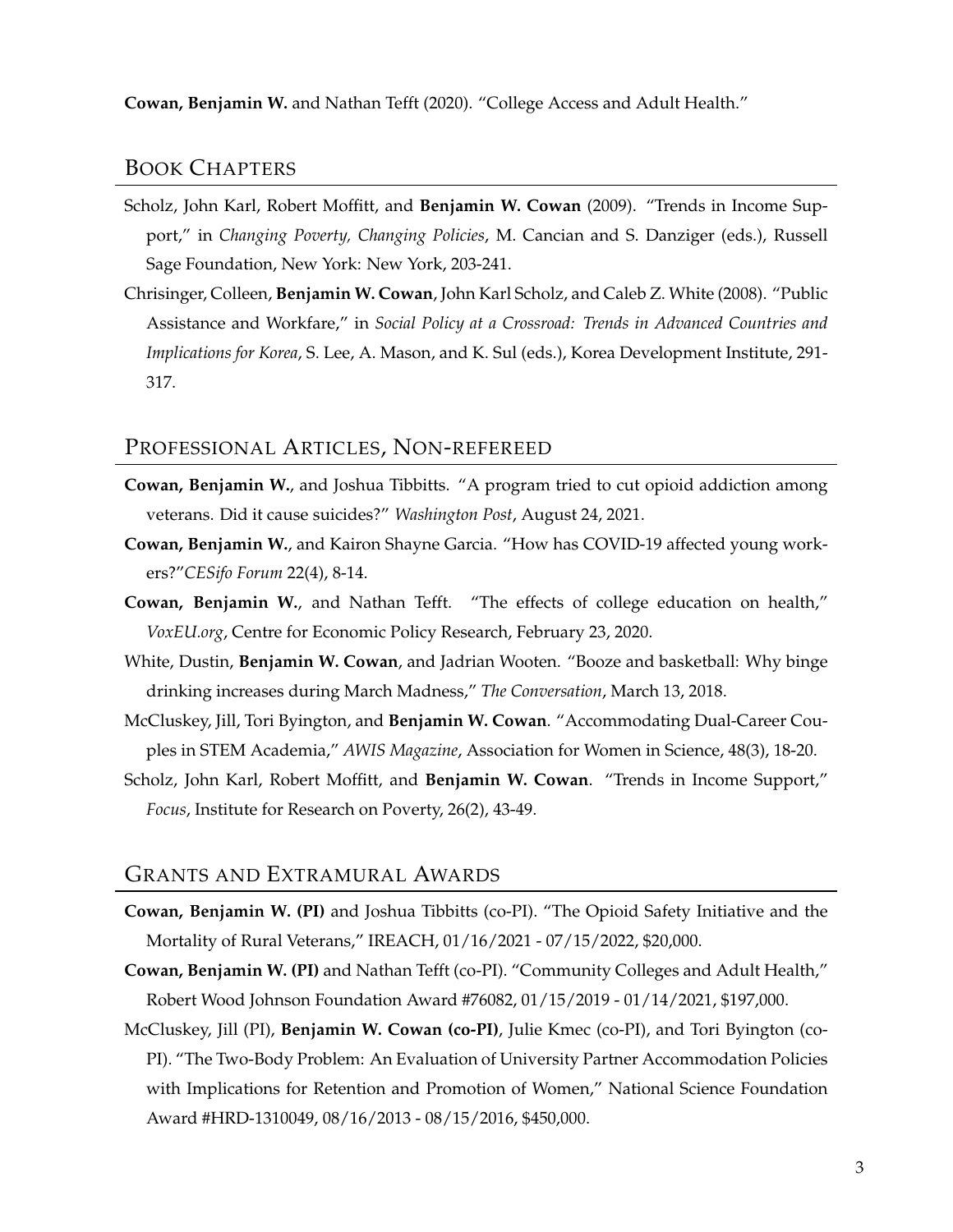# TEACHING EXPERIENCE

Instructor for EconS 101, Introductory Microeconomics: 2020-2022 Instructor for EconS 323, Undergraduate Labor Economics: 2010-2019 Instructor for EconS 593, PhD Applied Microeconomics: 2011-2016, 2020-2022 Instructor for EconS 512/513, PhD Econometrics: 2016-2019 Instructor for EconS 598, PhD Research Seminar: 2012 Instructor for EconS 451, Advanced Food Economics and Marketing: 2013, 2015

# ADVISING EXPERIENCE

# *PhD Committees, Chair or Co-Chair*

| Kairon Shayne Garcia (in progress)                                                      |
|-----------------------------------------------------------------------------------------|
| Apar G C (co-chair with Wesley Blundell; completed 8/2021)                              |
| Initial placement: Data Scientist, Capital One                                          |
| Ashutosh Kumar (completed 7/2021)                                                       |
| Initial placement: Health Economist, CDC                                                |
| Joe Patten (completed 7/2021)                                                           |
| Initial placement: Data Scientist, Capital One                                          |
| Chris Ambrose (completed 5/2021)                                                        |
| Initial placement: Post-doc, Murphy Institute at Tulane University                      |
| Haseeb Ahmed (completed 5/2018)                                                         |
| Initial placement: Post-doc, Swedish University of Agricultural Sciences, Uppsala       |
| Zhuang Hao (completed 5/2018)                                                           |
| Initial placement: Assistant Professor, Beihang University                              |
| Daegoon Lee (co-chair with Richard Shumway; completed 7/2017)                           |
| Initial placement: Senior Projections and Static Analyst, State of Washington           |
| Dusty White (completed 5/2016)                                                          |
| Initial placement: Assistant Professor, University of Nebraska-Omaha                    |
| Lyliana Gayoso (completed 5/2016)                                                       |
| Initial placement: Senior Economist, Ministry of Economic and Social Planning, Paraguay |
| Jared Woolstenhulme (co-chair with Jill McCluskey; completed 8/2013)                    |
| Initial placement: Senior Associate, Charles River Associates                           |
| Jun "Martin" Ma (co-chair with Vicki McCracken; completed 6/2013)                       |
| Initial placement: Assistant Professor, Brigham Young University-Idaho                  |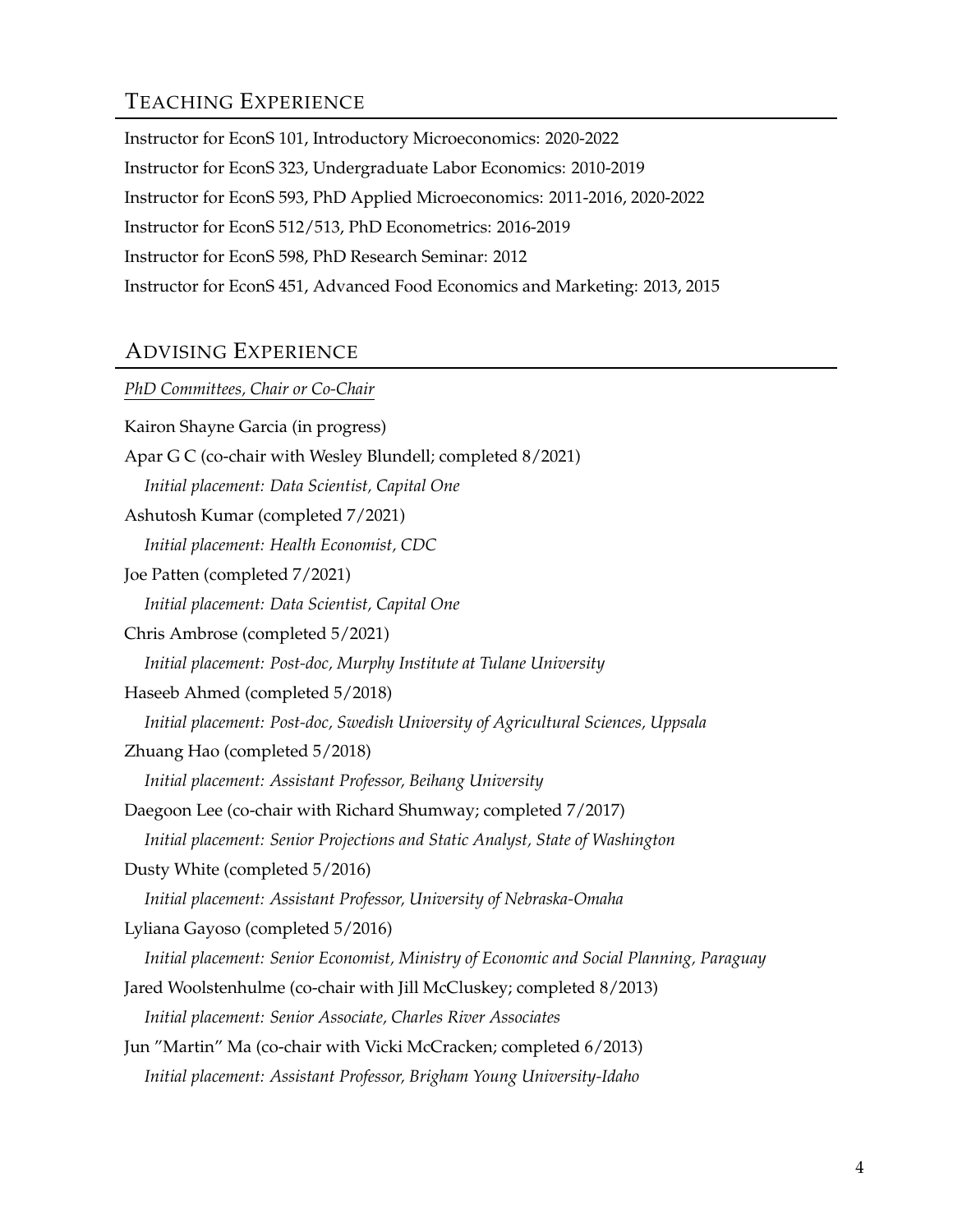### *PhD Committees, Committee Member*

Andre Murray (in progress), Josh Tibbitts (completed 6/2021), Hyeonjun Hwang (completed 8/2020), Ryne Rohla (completed 4/2019), Brett Devine (completed 7/2018), Matt Birch (completed 4/2018), Zarina Jurakulova (completed 5/2015), Dinkar Kuchibhotla (completed 6/2015), Fafa Asiseh (completed 5/2013), Mirzobobo Yormirzoev (completed 5/2013), Tesfaye Deboch (deceased)

### *Masters Committees, Chair*

Ziyang Jiang (completed 12/2019), Brendan Lehman (completed 4/2019)

### *Masters Committees, Committee Member*

Greysen Danae (completed 12/2021), Brian Eisenbarth (completed 4/2021), Nhat Thi Hong Le (completed 6/2020), Luke Morgan (completed 4/2019), Haseeb Ahmed (completed 1/2015), Sifiso Mhlaba (completed 12/2011), Paul Ervin (completed 5/2011)

### *Honors Undergraduate Theses, Advisor*

Rossetti Celis (completed 4/2014, pass with distinction), Lisa Modin (completed 11/2012)

# PROFESSIONAL SERVICE

Referee for *Journal of Policy Analysis and Management*, *Journal of Economic Literature*, *Journal of Public Economics*, *Journal of Health Economics*, *Journal of Labor Economics*, *National Science Foundation*, *American Economic Journal: Economic Policy*, *Journal of Human Resources*, *Economics of Education Review*, *Journal of Risk and Uncertainty*, *American Journal of Health Economics*, *Health Economics*, *Forum for Health Economics and Policy*, *Economics and Human Biology*, *Labour Economics*, *World Development*, *Journal of Economic Behavior and Organization*, *Economics Letters*, *Canadian Journal of Economics*, *Economic Inquiry*, *Empirical Economics*, *Social Science and Medicine*, *Education Economics*, *Review of Economics of the Household*, *Contemporary Economic Policy*, *Annals of Economics and Statistics*, *Southern Economic Journal*, *Public Finance Review*, *CE-Sifo Economic Studies*, *Journal of Agricultural and Resource Economics*, *USDA Economic Research Service*